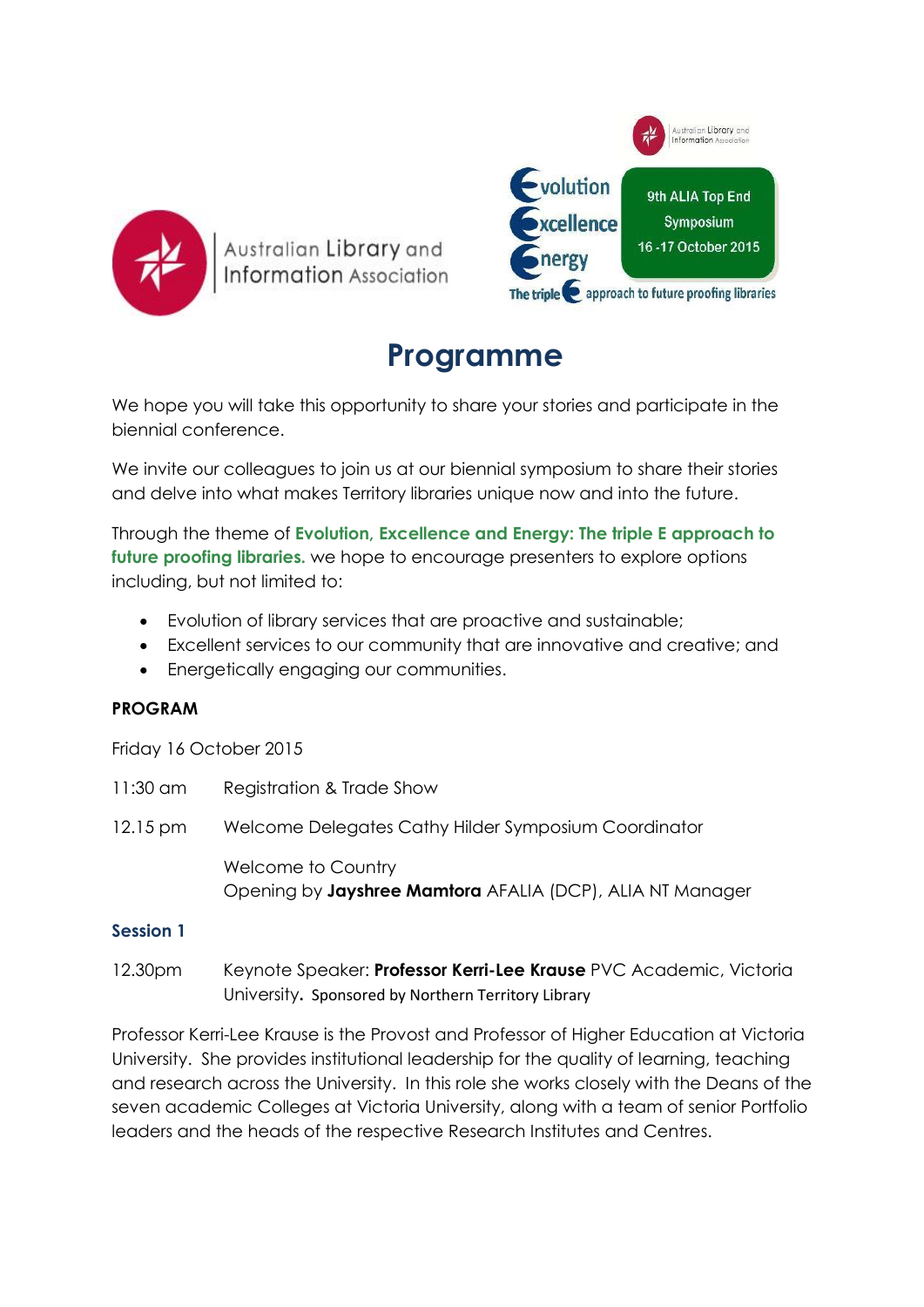- 1.10 pm *Libraries and Leadership* **Maeva Masterson**, Library Services Manager, City Of Palmerston Library
- 1.40 pm *Time and Space: seize the day*, **Melissa Raymond**, Librarian, Strategic and Shared Services Division, Batchelor Institute of Tertiary Education, Central Australia Campus
- 2.10 pm Sponsor Address

#### **2.15 pm Afternoon Tea & Trade Show**

#### **Session 2**

- 2.45 pm Keynote Presentation **John Shipp,** President Australian Library and Information Association. Sponsored by Australian Library and Information Association.
- 3.25 Sponsors Address
- 3.35 pm *Community Stories Teaching and Learning: Engaging Territory Communities.* **Koulla Giannikouris**, Learning Services Officer, Northern Territory Library
- 4.05 pm Sponsors Address
- 4.10 pm Energy Shots *Multimedia Extravaganza: Sending the Super Information Reference email.* **Rachel Klesch**, Liaison Librarian, Charles Darwin University Library.

*Past, Present and Future: the evolution of a language archive.*  **Gillian Terry**, Manger Library and Information Services, Batchelor Institute of Indigenous Tertiary Education.

*Digital Preservation: Northern Territory Library Preservation Proof of Concept trial*. **Kirby Aylett**, Manger Systems and Digital Content, digital Initiatives, Northern Territory Library.

*Digital Careers*, **Nicholete Venn,** State Manger Queensland and Northern Territory Digital Careers.

#### **5.00pm – 7.00pm Sip and Chat in Mal Nairn Auditorium**

#### **Saturday 17 October 2015**

8.30 am Registration & Trade Show 8.50 am Welcome (Summary of previous day)

### **Session 3**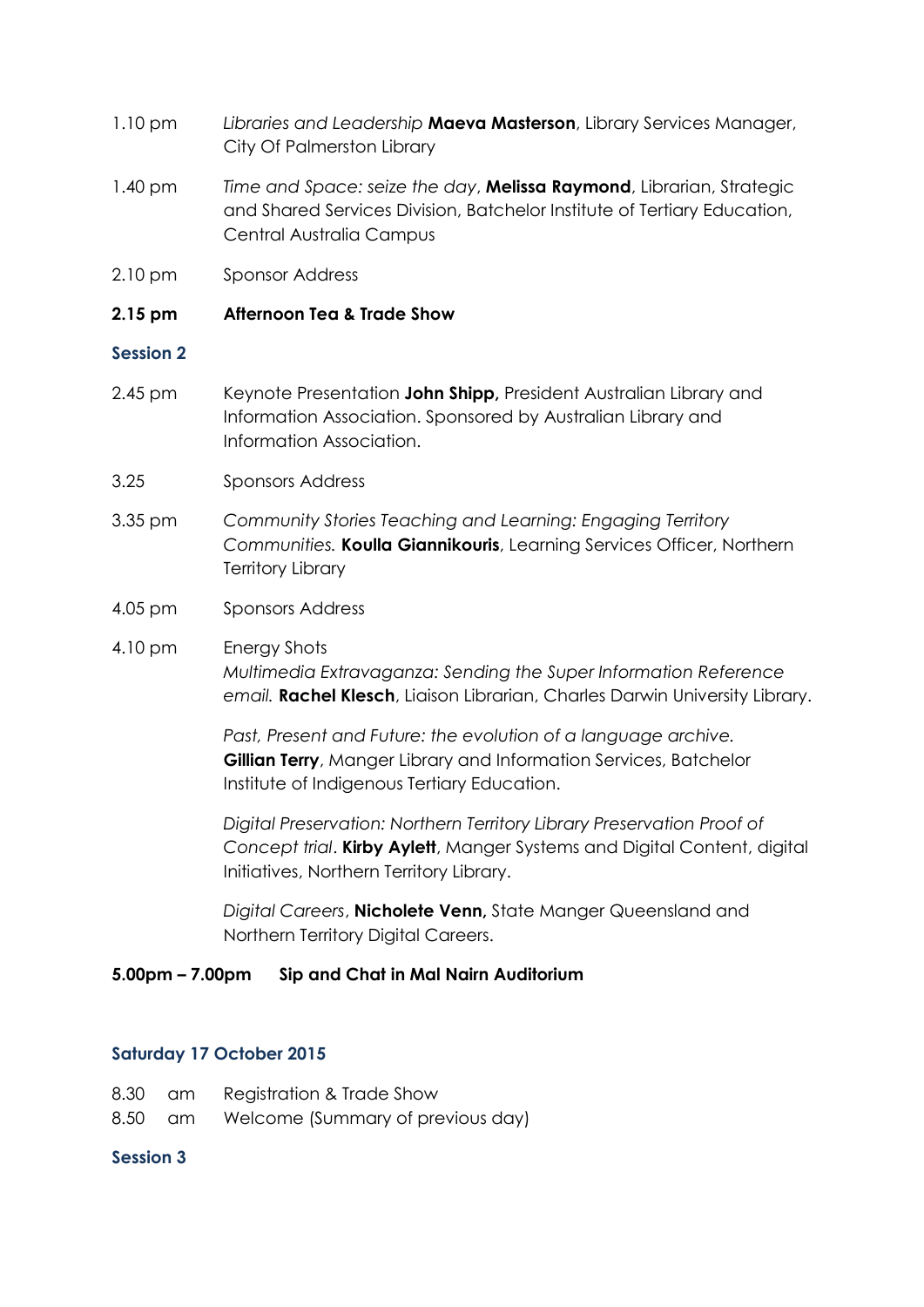## 9.10 am Keynote Speaker: **Mylee Joseph**, Consultant Public Library services Team, State Library of New South Wales. **Sponsored by City of Darwin Libraries.**

Mylee Joseph is a library industry specialist with a diverse background working in research and public libraries in New South Wales. Key interests include repositioning and re-imagining libraries to meet the changing needs of their communities; building digital engagement skills in library teams using social media tools; integrating mobile technology into delivering library services; exploring the impact of digital scholarship and digital collecting for libraries.

- 9.50 am *The next chapter: Strategic Planning at the Northern Territory Library,* **Patrick Gregory**, Director Northern Territory Library.
- 10.20 am Sponsors Address
- 10.25 am *Campfire Chat* Chaired by **Kerry Blinco**, Acting Assistant Director Digital Initiatives, Northern Territory Library, in conversation with **Anthony Hornby**, Associate Director Resources and Technology, Charles Darwin University Library, **Anja Tait**, Acting Assistant Director, Libraries and Learning Northern Territory Library and **Dr Sam Wells**, NT Heritage Coordinator, Northern Territory Library and **Morgan Rickard** Library Assistant City of Darwin Libraries.

## **10.55 am Morning Tea & Trade Show**

## **Session 4**

- 11.10 am *ConnectNT: The Journey*, **Maeva Masterson**, Library Services Manager, City of Palmerston and **Karen Conway**, Manager Library Services, City of Darwin Libraries.
- 11.40 am *Libraries: a cocktail of technology, community and knowledge (shaken and stirred)* **Justin Schmidt,** Digital Enterprise Program Manager, City of Darwin Libraries and Corrugated Iron Youth Arts.
- 12:10 pm Q and A with representatives the various library sectors, facilitated by John Shipp.
- 12. 30 pm **Award for best presentation sponsored by Northern Territory Library**

Closing words **(Cathy Hilder, Convenor ALIA Top End Symposium)**

**Saturday 16 October 1 pm**

**Annual Member Forum**

**CDU Library Conference room.**